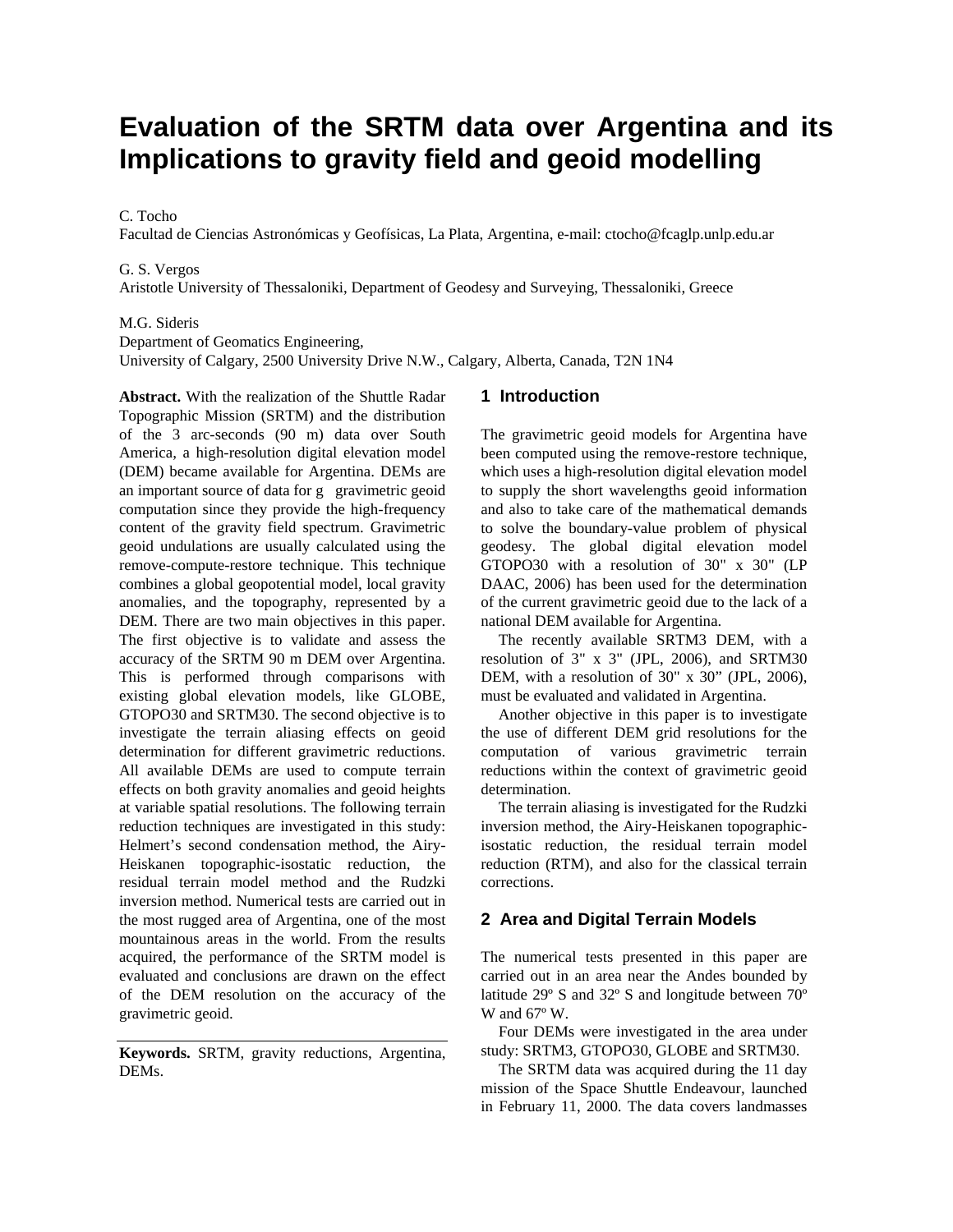between 56º south to 60º north latitude, which comprises almost exactly 80% of Earth's total landmass. All elevations are in metres and referenced to the WGS84/EGM96 geoid. The absolute horizontal accuracy is 20 m and the absolute vertical accuracy is specified as 16 m (Bamler, 1999; JPL, 2006; and Farr and Kobrick, 2000).

In the area under study, SRTM3 consisted of a total of 12949757 elevations and contained a total of 17444 voids caused by shadowing, phase, unwrapping anomalies or other radar-specific causes so a first step consisted of making a regular grid to fill in the existing voids. The nearest neighbour gridding method, which assigns the value of the nearest point to each grid node, was used. This method is useful when data are already evenly spaced, or in cases where the data are nearly on a grid with only a few missing values for filling in the holes in the data. From here on, we will refer to the SRTM3 after the gridding as SRTM3ARG06 (SRTM3 Argentina 2006). Figure 1 shows the original SRTM3, where black dots represent undefined elevations, and Figure 2 depicts the corrected SRTM3ARG06. Table 1 presents the statistics for both models.

GTOPO30 is a global DEM developed by the U.S. Geological Survey's EROS Data Center and it was completed in 1996. Elevations in GTOPO30 are regularly spaced at 30 arc-seconds (approximately 1 kilometer). GTOPO30 is a global data set covering the full extent of latitude from 90 degrees south to 90 degrees north, and the full extent of longitude from 180 degrees west to 180 degrees east. The horizontal grid spacing is 30 arcseconds. The horizontal coordinate system is decimal degrees of latitude and longitude referenced to the WGS84. The vertical units represent elevation in meters above mean sea level A subgrid was extracted over the study area and the elevation values can also be seen in Table 1.

SRTM30 is a near-global digital elevation model comprising a combination of data from the Shuttle Radar Topography Mission and the GTOPO30 data set. It can be considered to be either an SRTM data set enhanced with GTOPO30 or as an upgrade to GTOPO30 (JPL, 2006).

The Global Land One-Kilometer Base Elevation (GLOBE) DEM was released by NOAA's National Geophysical Data Center (NGDC). GLOBE is a global data set covering 180 degrees west to 180 degrees east longitude and 90 degrees north to 90 degrees south latitude. The horizontal grid spacing is 30 arc-seconds in latitude and longitude. The

horizontal coordinates are referenced to WGS84. The vertical units represent elevation in metres above mean sea level. The statistics of SRTM30 and GLOBE are also listed in Table 1.



Figure 1: The original SRTM3 in the area under study



**Figure 2:** The corrected SRTM3ARG06 (SRTM3 Argentina 2006)

## **3 Numerical Tests**

### **3.1 Evaluation of Digital Elevation Models**

Digital elevation models play an important role in the accuracy of the precise gravimetric geoid; they are used to compute terrain corrections, direct topographical effects on gravity and indirect effects on geoid, and also to generate mean gravity anomalies (Featherstone and Kirby, 2000).

The four models available in the area under study are first evaluated making comparisons between them.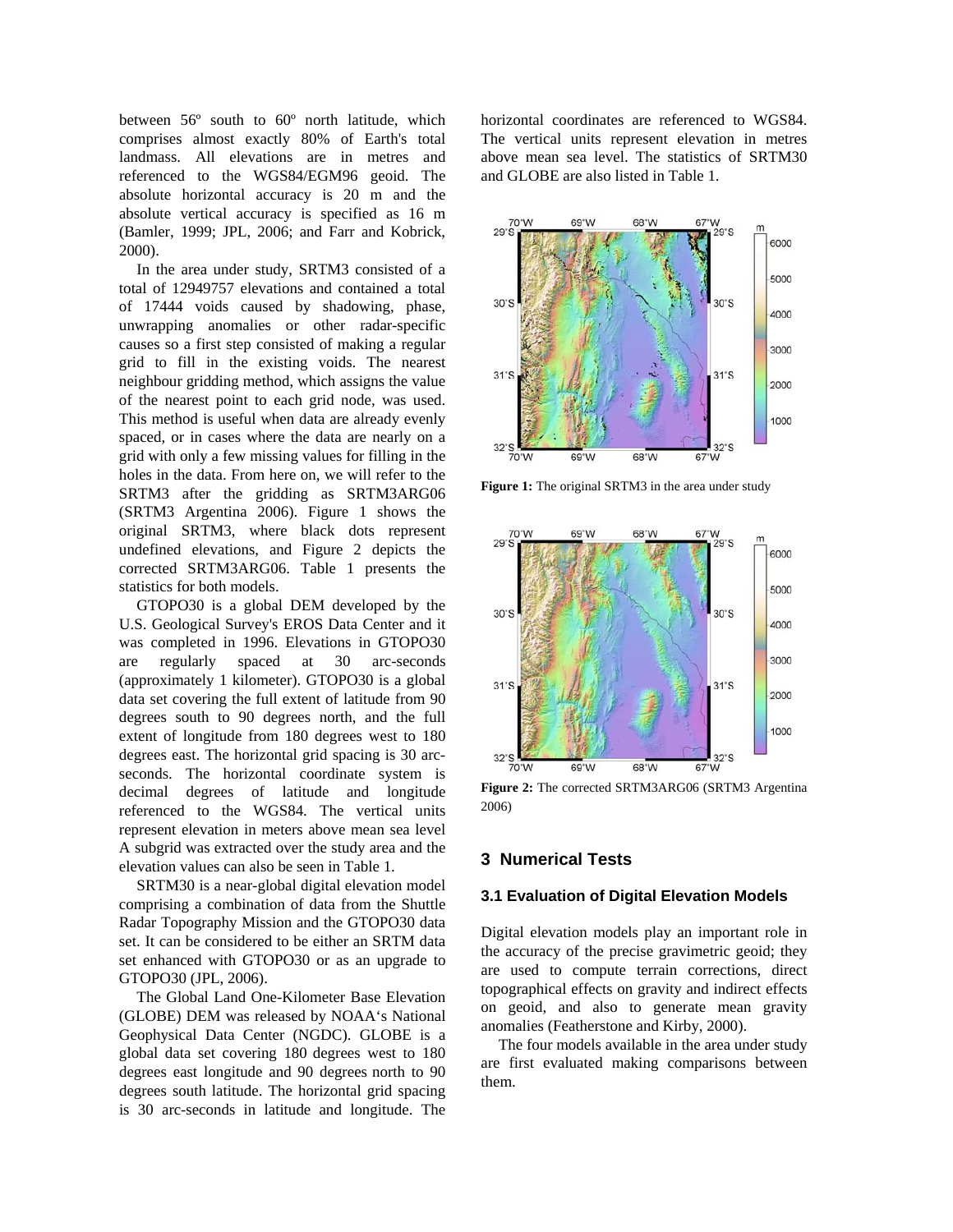Even though SRTM30 can be considered as an upgrade to GTOPO30 the differences between both models are over 1000 m. The main differences are correlated with the rough topography in the west part of the area under study, between longitudes 69° W and 70° W as shown in Figure 3. The statistics of the differences are presented in Table 1. The differences between SRTM30 and GLOBE are of the same order of magnitude and again the largest values are located west the meridian 69° W. It is difficult to say that the differences are only a problem of longitude shifting as it was reported by Denker (2004) for Germany.

SRTM3ARG06 was evaluated by comparisons with GTOPO30, SRTM30 and GLOBE DEMs. Table 1 presents the statistics of the differences between SRTM3ARG06 and SRTM30, which have a mean value of 0.6 m and a standard deviation (STD) of 26 metres with maximum differences up to about 240 metres. The differences between SRTM3ARG06 and GTOPO30 and GLOBE are over the 1000 m and the largest differences are located again west the meridian of 69° W over the Andes mountain range



**Figure 3:** Differences between SRTM30 and GTOPO30 data. Unit: [m]

**Table 1:** Statistical of DEMs and their differences. Unit: [m]

| DEM                | min     | max  | mean   | STD    |
|--------------------|---------|------|--------|--------|
| SRTM3              | 370     | 6253 | 1927.1 | 1255.7 |
| SRTM3ARG06         | 370     | 6263 | 1927.8 | 1255.6 |
| GTOPO30            | 391     | 6253 | 1918.5 | 1240.4 |
| SRTM30             | 393     | 6123 | 1927.0 | 1254.2 |
| <b>GLOBE</b>       | 390     | 6253 | 1923.8 | 1240.6 |
| SRTM30 - GTOPO30   | $-1168$ | 1062 | 8.6    | 138.6  |
| SRTM3ARG06-SRTM30  | $-234$  | 238  | 0.6    | 26.7   |
| SRTM3ARG06-GTOPO30 | -1165   | 1157 | 9.1    | 143.1  |
| SRTM3ARG06-GLOBE   | $-1165$ | 1157 | 3.8    | 154.6  |

## **3.2 Terrain aliasing effects on geoid determination**

To investigate the implications of the SRTM DEMs to gravity field and geoid modelling, all available models were used to compute different terrain effects on both gravity anomalies and geoid restore effects. The direct topographic effects on gravity and geoid restore effects, that will be use in the restore process, calculated were: full topographic effects (FTE) of all masses above sea level, assuming constant density, topographicisostatic effects according to Airy-Heiskanen model (AH), gravimetric terrain corrections (TC), RTM effects (effect of the topographic irregularities with respect to a mean surface) and the direct topographical effect on gravity using Rudzki inversion gravimetric reduction scheme (constant density). These effects were computed using TC prism integration in the space domain (Forsberg, 1984; Forsberg, 1997) and with a modified version made by Bajracharya (2003) to compute the direct topographical effect on gravity using Rudzki's inversion method. The Rudzki inversion scheme can become a standard tool for gravimetric geoid determination since the Rudzki geoid performs as well as the Helmert and RTM geoids as it was demonstrated in rugged areas in the Canadian Rocky Mountains and in the Andes. It is the only gravimetric reduction scheme which does not change the equipotential surface and thus, it does not require the computation of the indirect effect.

As a second objective of this work SRTM3ARG06, was used to compute terrain effects on both gravity anomalies and geoid heights at variable spatial resolutions. The term aliasing means, in this contribution, the loss of detail information as terrain reductions are evaluated from a high resolution DEM to a coarse one (Bajracharya, 2003). The original grid resolution available in the area under study is 3 arc-seconds (SRTM3ARG06). Grids of 6", 15", 30", 1' and 2' were generated by simply picking point elevation values from the 3" grid. First, various types of topographic effects were computed using different DEM grid resolutions for each mass reduction technique. The topographic effects obtained by using the highest DEM resolution were regarded as the control topographic effects on gravity for each reduction scheme and the differences between these results and the results obtained from the lower resolution DEM were considered as aliasing effects.

The classical terrain corrections (effect of the topographic irregularities with respect of spherical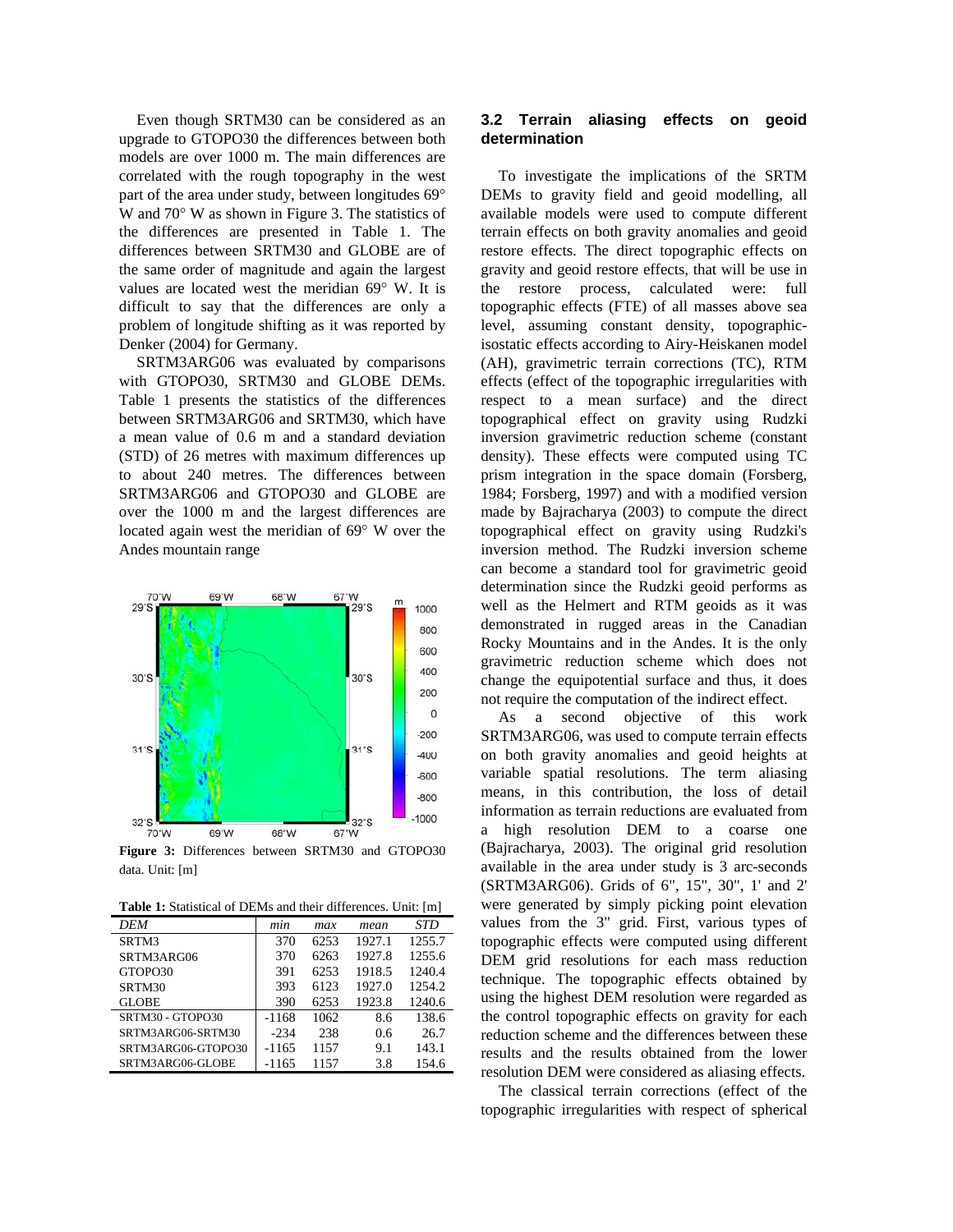Bouguer plate) were computed using the integration prisms. Table 2 summarizes the statistics of the differences between terrain corrections (TC) using different DEMs resolutions with the 3" original grid. Table 2 also shows the statistics of the differences between TC computed from SRTM3ARG06 and TC computed from GLOBE, SRTM30 or GTOPO30.

**Table 2:** Statistics of the differences of the classical terrain corrections between the 3" grid and different grid resolutions and different DEMs. Unit: [mGal]

| Grid resolution | min      | max   | mean    | STD  |
|-----------------|----------|-------|---------|------|
| $3" - 6"$       | $-2.37$  | 3.36  | 0.01    | 0.13 |
| $3" - 15"$      | $-3.50$  | 6.88  | 0.11    | 0.46 |
| $3" - 30"$      | $-4.72$  | 12.94 | 0.33    | 1.02 |
| $3" - 1'$       | $-7.65$  | 18.50 | 0.68    | 1.77 |
| $3" - 2'$       | $-68.98$ | 29.05 | $-0.82$ | 6.98 |
| 3" - GTOPO30    | $-75.07$ | 23.38 | $-2.00$ | 8.22 |
| 3" - SRTM30     | $-23.06$ | 23.86 | 1.24    | 2.42 |
| $3" - GLOBE$    | $-75.07$ | 23.38 | $-2.17$ | 8.27 |

The differences in TC using different DEMs resolutions are correlated with the topography as we can see in Figure 4.



Figure 4: Differences in TC using 3" and 2' grid resolution [mGal]

TC varies from  $\pm$ 6.6 mGal to  $\pm$ 9.7 mGal in terms of standard deviation and from 55 mGal to 101 mGal in maximum, using a grid of resolution of 3" and 2', respectively.

The differences between the TC effects on gravity are almost four times bigger in magnitude of STD when comparing them computed from GTOPO30 and GLOBE with those computed from SRTM30.

Tables 3 and 4 show the difference in maximum value and standard deviation, respectively, between different topographic effects on gravity computed from SRTM3ARG06 and topographic effects on

gravity obtained by using GTOPO30, SRTM30 and GLOBE. The differences between the full topographic effect and the isostatic effects on gravity computed from SRTM3ARG06 and SRTM30 are at  $\pm 3.1$  mGal in terms of STD and for the RTM and the Rudzki direct topographical effect on gravity  $\pm 3.8$ mGal and  $\pm 3.5$  mGal, respectively. The STD of the differences between these topographic effects on gravity computed from SRTM3ARG06 and those computed by either GTOPO30 or GLOBE are four times larger. They are at the  $\pm 12.2$  mGal level for the full topographic effect, the isostatic effects on gravity and Rudzki. For RTM, these differences are slightly larger, at the  $\pm$ 14.6 mGal level.

**able 3**: The difference in maximum value between **T** topographic effects on gravity computed from SRTM3ARG06 and topographic effects on gravity obtained using other DEMs. Unit: [mGal]

| <b>Grid resolution</b> | <i>FTE</i> | AН    | <b>RTM</b> | <b>Rudzki</b> |
|------------------------|------------|-------|------------|---------------|
| $3" - GTOPO30$         | 82.63      | 82.39 | 97.97      | 75.89         |
| $3" - SRTM30$          | 37.32      | 37.39 | 53.93      | 41.62         |
| $3" - GI.$ OBE         | 82.63      | 82.39 | 97.97      | 75.89         |

**Table 4:** The differences in standard deviation between topographic effects on gravity computed from topographic effects on gravity SRTM3ARG06 and topographic effects on gravity obtained using other DEMs. Unit: [mGal]

| Grid resolution  | FTE.  | AН    | <b>RTM</b> | Rudzki |
|------------------|-------|-------|------------|--------|
| 3" - GTOPO30     | 12.18 | 12.15 | 14.14      | 12.19  |
| $3"$ – SRTM30    | 3.09  | 3.09  | 3.79       | 3.46   |
| $3" - GI \Omega$ | 12.64 | 12.60 | 14.60      | 12.59  |

Comparing the different topographic effects from the generated resolutions grids (6", 15", 30", 1', and 2') to the original grid resolution of 3" of the SRTM3ARG06 some aliasing effects are clear. The maximum and STD values increase for all the terrain effects computed.

Figures 5 and 6 show the differences in maximum value and standard deviation, respectively, between control values (3") and coarser grid resolutions (6", 15", 30", 1', and 2').

From Figures 5 and 6, we can see that the ma ximum value and the standard deviation increase as moving from the dense DEM to the coarser DEM resolutions for all terrain effects computed.

The gravimetric geoids are usually computed wi th the remove-compute-restore technique. The indirect effect on the geoid, which depends on the mass reduction scheme used in the remove step, must be restored in the restore step.

The same topographic effects were computed for geoid restore effects.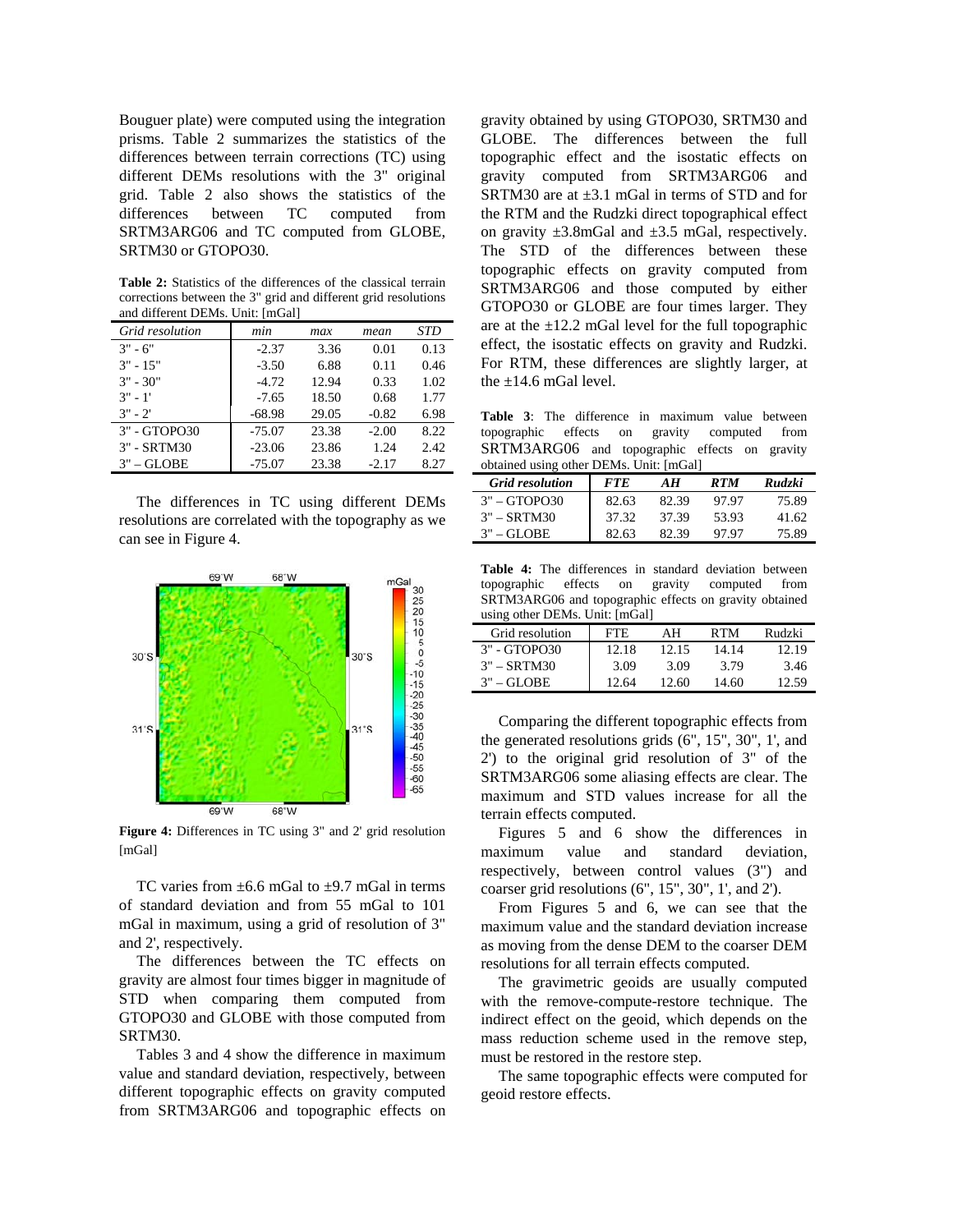

**Figure 5:** The differences in maximum value between control terrain effects on gravity and terrain effects on gravity obtained using different DEM resolutions



Figure 6: The differences in standard deviation between control terrain effects on gravity and terrain effects on gravity obtained using different DEM resolutions

Table 5 shows the standard deviation of the differences between TC, full topographic effect, AH iso static, and RTM effects on geoid heights computed from the SRTM3ARG06 **(**3") grid and different DEMs. There is no indirect effect on geoid using the Rudzki inversion scheme.

Table 5: The differences in standard deviation between effects on geoid heights from 3" grid and geoid restore effects obtained with different DEM. Unit: [m]

| <b>Grid resolution</b> | TС   | <i>FTE</i> | AН   | <b>RTM</b> |
|------------------------|------|------------|------|------------|
| 3" - GTOPO30           | 0.10 | 0.08       | 0.07 | 0.07       |
| $3" - SRTM30$          | 0.04 | 0.07       | 0.01 | 0.01       |
| $3"$ – GLOBE           | 0.11 | 0.08       | 0.07 | 0.07       |

The differences between SRTM3ARG06 and SRTM30 are the smallest for all terrain effects on ge oid. The differences between SRTM3ARG06 and GTOPO30 or GLOBE are larger in magnitude and similar between them.

big differences between SRTM3ARG06 and For RTM effects on geoid (see Figures 7 to 9), the GTOPO30 **a**re present in the west part of the area under study.







**Figure 8**: RTM effects on geoid computed with GTOPO30



**Figure 9:** Differences of RTM effects on geoid between SRTM3ARG06 and GTOPO30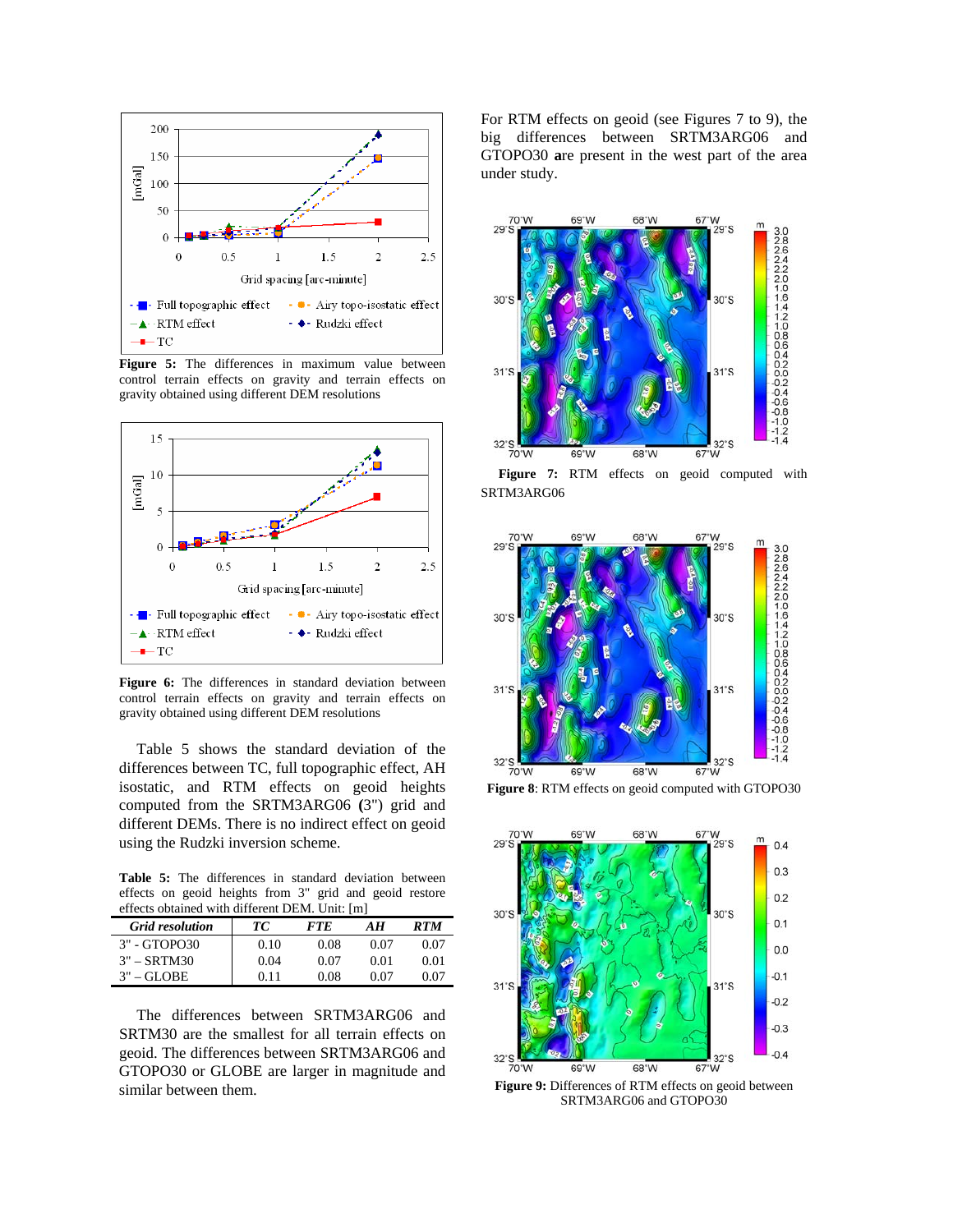Figures 10 and 11 show the differences in maximum value and standard deviation, respectively, between control values (3") and terrain effects on geoid obtained using different DEM resolutions.



Figure 10: The differences in maximum value between control terrain effects on geoid and terrain effects on geoid obtained using different DEM resolutions



**Figure 11:** The differences in standard deviation between control terrain effects on geoid and terrain effects on geoid obtained using different DEM resolutions

From Figures 10 and 11, we conclude that aliasing e ffects are present when we use a coarse grid. The largest error will be introduced using a grid of 2'. The differences between the TC effects on geoid heights from the original SRTM3ARG06 model and the 2' DEM was at the  $\pm 11$  cm level in terms of standard deviation, an error of this amount is introduced in geoid computation if a coarser grid of 2' resolution is used.

### **4 Conclusions**

Various DEMs were evaluated in a rough area of Argentina, near the Andes. SRTM3, GTOPO30, SRTM30 and GLOBE global digital elevation models. GTOPO30 has been used until now to

compute the gravimetric geoid models for Argentina.

SRTM3 DEM after the grid was converted into a reg ular grid by interpolation with elevations from SRTM3ARG06 is the result of the original the neighbouring data.

GTOPO30 have a mean value of 9 m and a standard de viation of ±139 m. Even though, SRTM30 can be The differences between SRTM30 and considered as an upgrade to GTOPO30, there is no doubt that the combination of the GTOPO30 data set and the data from the Shuttle Radar Topography Mission has modified the GTOPO30 original DEM.

ge oid heights by using various DEM resolutions. This paper investigated the terrain aliasing effects introduced on both gravity anomalies and

the densest grid  $(3")$  and the results from the sparser gri ds were considered as aliasing effects. First, the The differences from the results computed from terrain effects were computed for terrain corrections, full topographic effects, RTM, Rudzki and AH isostatic effects on gravity at the generated grid resolutions and then, the same effects were computed for geoid heights. The results show that a high resolution DEM of 15" or finer should be used in mountainous areas like the Andes. If a 15" or finer DEM is used, the error introduced in the geoid heights does not exceed  $\pm 1$  cm but if a lower resolution DEM is used the error in geoid heights will exceed  $\pm 11$  cm. So a DEM not coarser than 15" is recommended for high-accuracy geoid determination.

with the heights of gravity station from the gravity da tabase and with the heights of GPS/levelling As future work, a comparison of the SRTM data points must be evaluated. The height of gravity stations must be carefully revised. Also the geoid of Argentina should be recomputed by using the SRTM3ARG06 DEM for the topographic reductions. This DEM may also produce better gridded gravity anomalies, especially in the Andes area.

#### **References**

- Bajracharya S (2003): Terrain effects on geoid determination, MSc. Thesis, University of Calgary, Department of Geomatics Engineering, UCGE Reports Number 20181.
- Ba mler R (1999): The RTM Mission. A World Wide 30 m Resolution DEM from SAR Interferometry in 11 Days. www.ifp.uni-

stuttgart.de/publications/phowo99/bamler.pdf

Terrain Data in Germany. Presented in the Gravity Geoid Denker H (2004): Evaluation of SRTM3 and GTOPO30